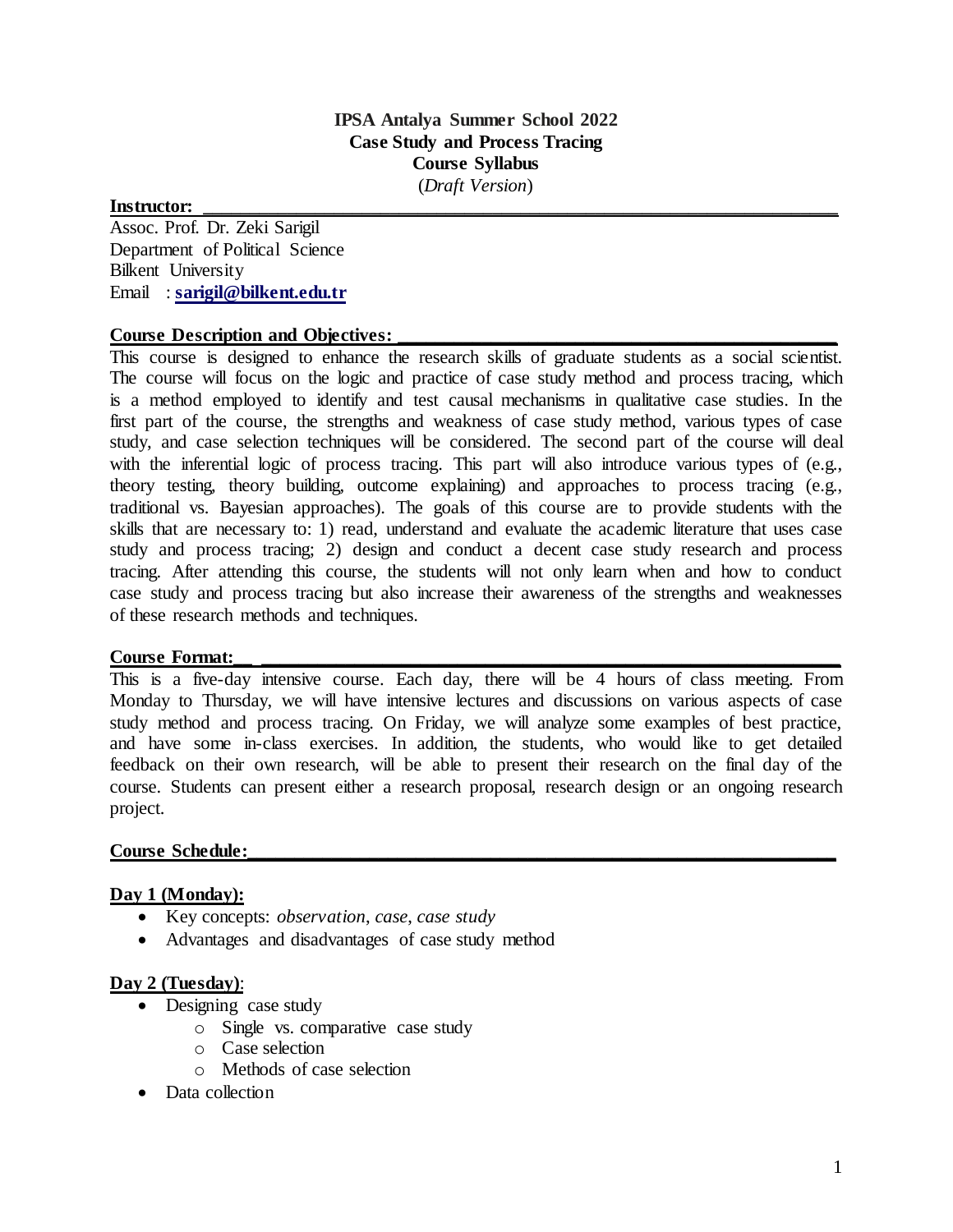- o Techniques
- o Modes of analysis
- o Validity

# **Day 3 (Wednesday)**:

- Defining process tracing
- Limits and strengths of process tracing
- Types of process tracing
	- o Theory testing
		- o Theory building
		- o Outcome explaining

# **Day 4 (Thursday):**

- Approaches to process tracing
	- o Traditional
	- o Bayesian

# **Day 5 (Friday)**:

- Some examples of best practice
- Exercises
- Presentations

# **Course Readings:**

# CASE STUDY

The followings are *recommended* for the case study part of the course. You can consider acquiring the books:

# **Books:**

- 1. Thomas, Gary. 2021. *How To Do Your Case Study*. Thousand Oaks: Sage.
- 2. Yin, Robert K. 2018. *Case Study Research and Applications: Design and Methods*. Sixth ed. Thousand Oaks: Sage.
- 3. Gerring, John. 2017. *Case Study Research: Principles and Practices*. Second ed. Cambridge: Cambridge University Press.
- 4. Beach, Derek, and Rasmus Brun Pedersen. 2016. *Causal Case Study Methods: Foundations and Guidelines for Comparing, Matching, and Tracing*. Ann Arbor: University of Michigan Press.
- 5. Rohlfing, Ingo. 2012. *Case Studies and Causal Inference: An Integrative Framework*. New York: Palgrave Macmillan.
- 6. Blatter, Joachim, and Markus Haverland. 2012. *Designing Case Studies: Explanatory Approaches in Small-N Research*. New York: Palgrave Macmillan.
- 7. Brady, Henry E. and David Collier, eds. 2010. *Rethinking Social Inquiry: Diverse Tools; Shared Standards.* (Second Edition) Lanham: Rowman & Littlefield.
- 8. Swanborn, Peter. 2010. *Case Study Research: What, Why and How?* Thousand Oaks: Sage.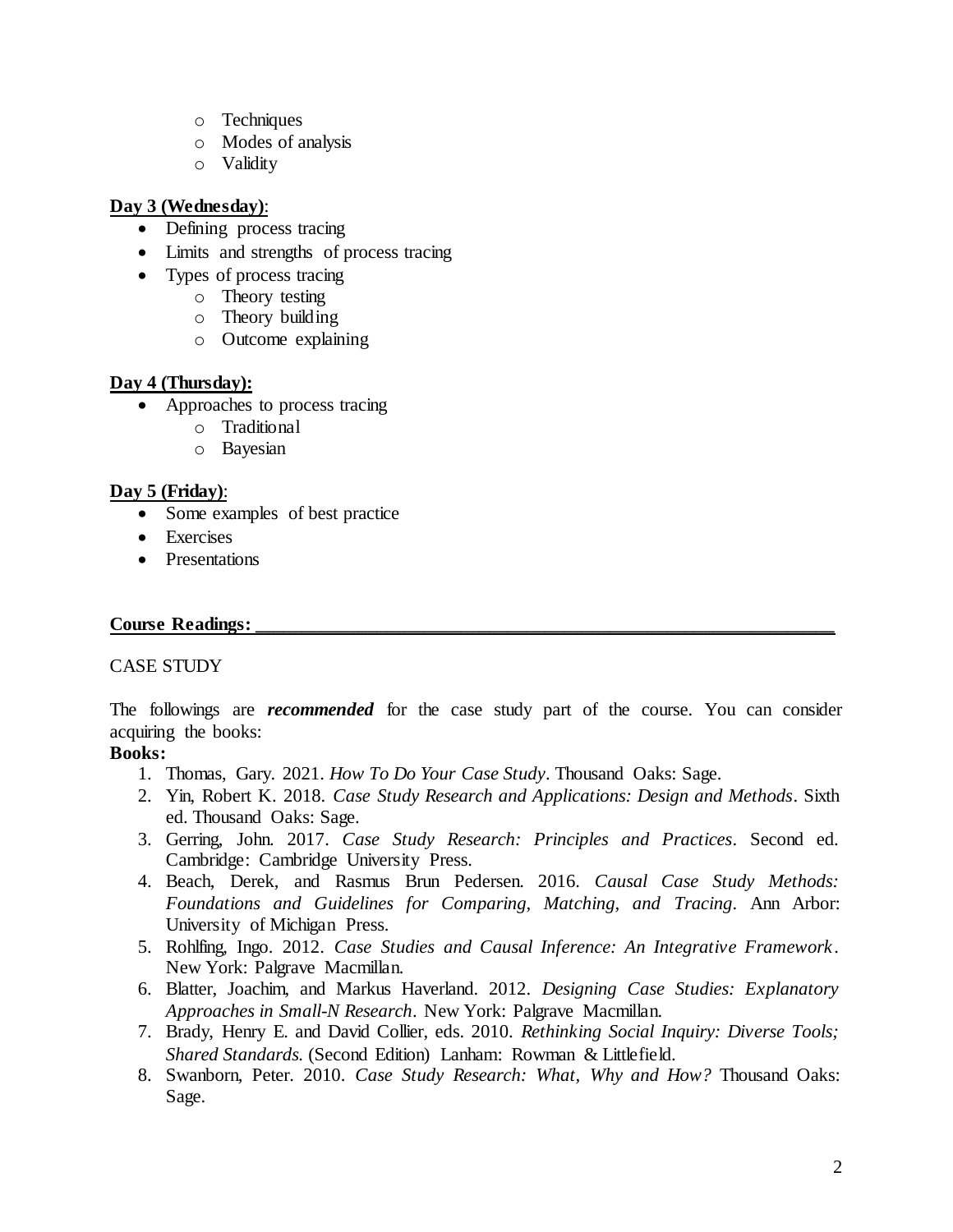- 9. George, Alexander L, and Andrew Bennett. 2005. *Case Studies and Theory Development in the Social Sciences*. Cambridge, MA: MIT Press.
- 10. Stake, R. E. (1995) *The Art of Case Study Research*. Thousand Oaks, CA: SAGE.
- 11. Ragin, Charles C. and Howard S. Becker. 1992. *What is a Case? Exploring the Foundations of Social Inquiry*. Cambridge: Cambridge University Press.
- 12. Feagin, Joe R., Anthony M. Orum and Gideon Sjoberg. 1991. *A Case for the Case Study*. Chapel Hill, NC: University of North Carolina Press.

#### **Articles and Book Chapters:**

- 1. Herron, Michael C, and Kevin M Quinn. 2016. "A Careful Look at Modern Case Selection Methods." *Sociological Methods & Research* 45 (3):458-492.
- 2. Weller, Nicholas, and Jeb Barnes. 2016. "Pathway Analysis and the Search for Causal Mechanisms." *Sociological Methods & Research* 45 (3):424-457.
- 3. Gerring, John, and Lee Cojocaru. 2016. "Selecting Cases for Intensive Analysis: A Diversity of Goals and Methods." *Sociological Methods & Research* 45 (3):392-423.
- 4. Seawright, Jason. 2016. "The Case for Selecting Cases That are Deviant or Extreme on the Independent Variable." *Sociological Methods & Research* 45 (3):493-525.
- 5. Elman, Colin, John Gerring, and James Mahoney. 2016. "Case Study Research: Putting the Quant into the Qual." *Sociological Methods & Research* 45 (3):375-391.
- 6. Ragin, Charles. 2014. "Case-oriented Comparative Methods." In *The Comparative Method: Moving Beyond Qualitative and Quantitative Strategies*, Charles Ragin. Berkeley: University of California Press, pp. 34-52.
- 7. Ragin, Charles C, and Garrett Andrew Schneider. 2011. "Case-Oriented Theory Building and Theory Testing." In *The Sage Handbook of Innovation in Social Research Methods*, edited by Malcolm Williams and W. Paul Vogt, 150-66. Thousand Oaks: Sage.
- 8. Gerring, John. 2010. "Causal Mechanisms: Yes But..." *Comparative Political Studies*  43(11): 1499-1526.
- 9. Mahoney, James. 2010. "After KKV: The New Methodology of Qualitative Research." *World Politics* 62(1): 120-147.
- 10. Seawright, Jason and John Gerring. 2008. "Case Selection Techniques in Case Study Research: A menu of Qualitative and Quantitative Options." *Political Research Quarterly* 61(2): 294-308
- 11. Goertz, Gary. 2008. "Choosing Cases for Case Studies: A Qualitative Logic." *Qualitative and Multi-Method Research* 6(2): 11-16.
- 12. Bennett, Andrew and Colin Elman. 2006. "Qualitative Research: Recent Developments in Case Study Methods." *Annual Review of Political Science* 9:455-476.
- 13. Flyvbjerg, Bent. 2006. "Five Misunderstandings about Case-Study Research." *Qualitative Inquiry* 12(2): 219-245.
- 14. Mahoney, James and Gary Goertz. 2006. "A Tale of Two Cultures: Contrasting Quantitative and Qualitative Research" *Political Analysis* 14: 227-249.
- 15. Mills, Melinda, Gerhard G. van de Bunt and Jeanne de Bruijn. 2006. "Comparative Research: Persistent Problems and Promising Solutions." *International Sociology* 21(5): 619-631.
- 16. Ebbinghaus, Bernhard. 2005. "When less is more: Selection Problems in Large-N and Small-N Cross-National Comparisons." *International Sociology* 20(2): 133-152.
- 17. Gerring, John. 2004. "What is a Case Study and What is it Good For?" *American Political Science Review* 98 (2): 341-354.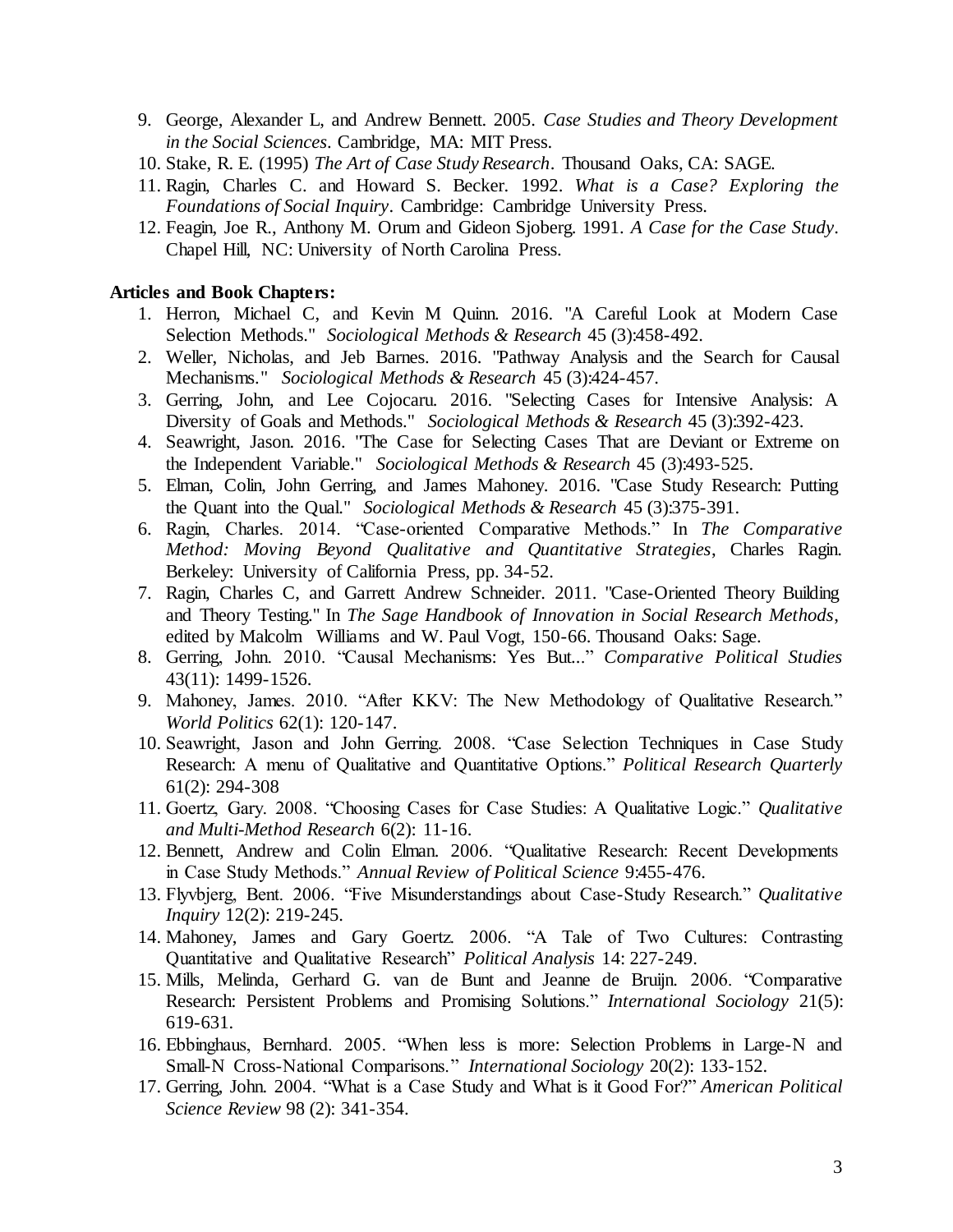- 18. Reuschemeyer, Dietrich. 2003. "Can One or a Few Cases Yield Theoretical Gains?" pp. 305-336 in *Comparative Historical Analysis in the Social Sciences* edited by James Mahoney and Dietrich Rueschemeyer. Cambridge: Cambridge University Press.
- 19. Verschuren, Piet. 2003. "Case Study as a Research Strategy: Some Ambiguities and Opportunities." *International Journal of Social Research Methodology* 6(2): 121-139.
- 20. Tilly, Charles. 2001. "Mechanisms in Political Processes." *Annual Review of Political Science* 4(1): 21-41.
- 21. Dion, Douglas. 1998. "Evidence and Inference in the Comparative Case Study." *Comparative Politics* 30(2):127-145.
- 22. Ragin, Charles. 1997. "Turning the Tables: How Case-Oriented Research Challenges Variable-Oriented Research." *Comparative Social Research* 16: 27-42
- 23. Van Evera, Stephen. 1997. " What Are Case Studies? How Should They Be Performed?" In *Guide to Methods for Students of Political Science*, edited by Stephen Van Evera, 49- 88. Ithaca: Cornell University Press.
- 24. Jick, Todd D. 1979. "Mixing Qualitative and Quantitative Methods: Triangulation inaction." *Administrative Science Quarterly* 24(4): 602-611.
- 25. Eckstein, Harry. 1975. "Case Study and Theory in Political Science." pp. 79-137 in *Handbook of Political Science, Volume 7* edited by Fred I. Greenstein and Nelson W. Polsby. Reading, MA: Addison-Wesley.
- 26. Lijphart, Arend. 1975. "The Comparable-Cases Strategy in Comparative Research." *Comparative Political Studies* 8(2): 158-177.
- 27. Meckstroth, Theodore W. 1975. "Most Different Systems and Most Similar Systems: A Study in the Logic of Comparative Inquiry." *Comparative Political Studies* 8(2): 132-156.
- 28. Teune, Henry. 1975. "Comparative Research, Experimental Design, and the Comparative Method." *Comparative Political Studies* 8(2): 195-198.
- 29. Lijphart, Arend. 1971. "Comparative Politics and the Comparative Method." *The American Political Science Review* 65(3): 682-693.

#### PROCESS TRACING:

On process tracing, the following readings are recommended.

# **Books:**

- 1. Beach, Derek, and Rasmus Brun Pedersen. 2019. *Process-Tracing Methods: Foundations and Guidelines*. (Second Edition). Ann Arbor: University of Michigan Press.
- 2. Bennett, Andrew, and Jeffrey T Checkel, eds. 2015. *Process Tracing: From Metaphor to Analytic Tool*. Cambridge: Cambridge University Press.

#### **Articles and Book Chapters:**

- 1. Fairfield, Tasha, and Andrew Charman. 2019. "A Dialogue with the Data: The Bayesian Foundations of Iterative Research in Qualitative Social Science." *Perspectives on Politics* 17(1):154-67.
- 2. Beach, Derek, and Rasmus Brun Pedersen. 2018. "Selecting Appropriate Cases When Tracing Causal Mechanisms." *Sociological Methods & Research* 47(4):837-71.
- 3. Ricks, Jacob I, and Amy H Liu. 2018. "Process-Tracing Research Designs: A Practical Guide." *PS: Political Science & Politics* 51(4):842-846.
- 4. Beach, D. (2017). Process-Tracing Methods in Social Science. *Oxford Research Encyclopedia of Politics*.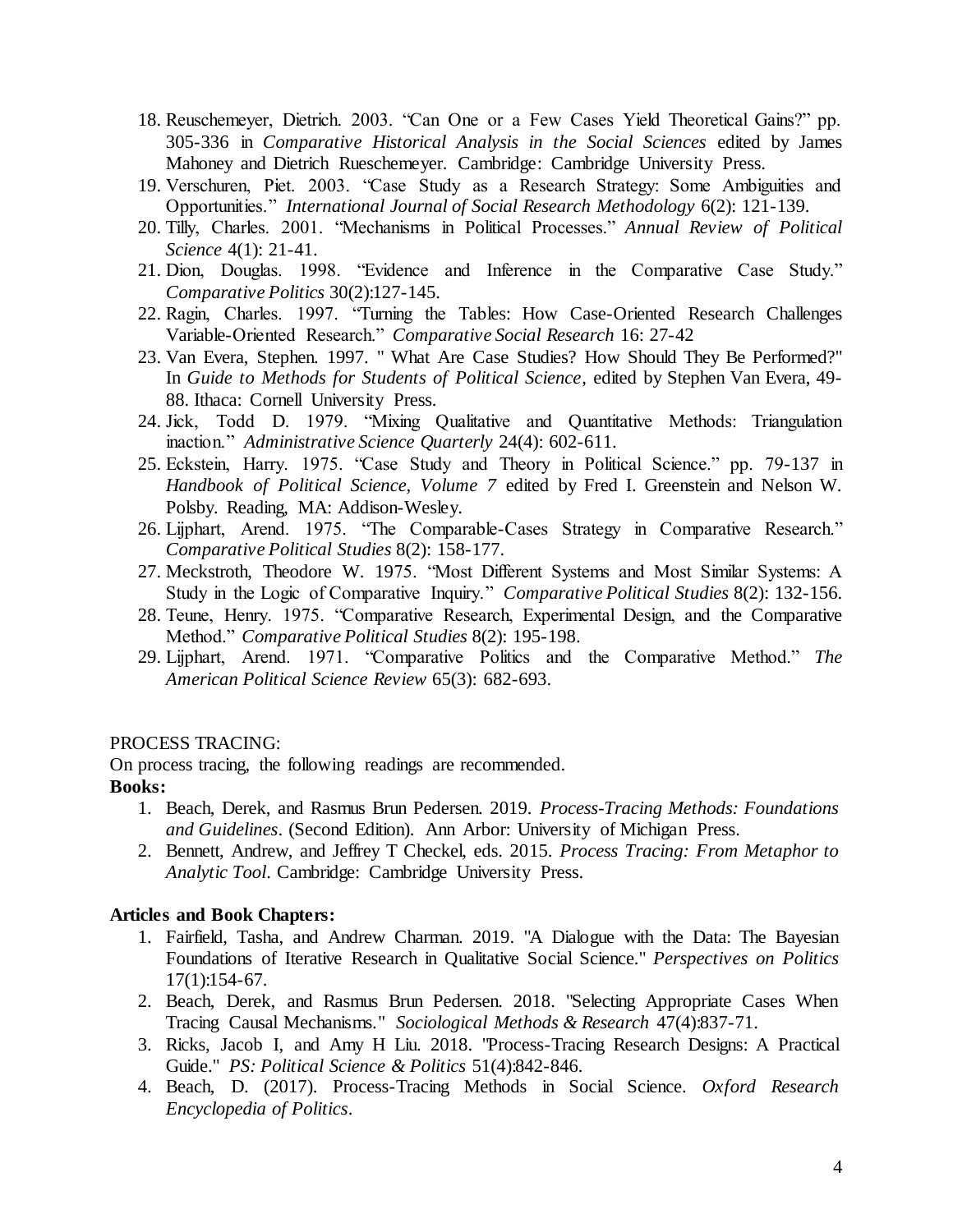- 5. Lorentzen, Peter, M Taylor Fravel, and Jack Paine. 2017. "Qualitative Investigation of Theoretical Models: The Value of Process Tracing." *Journal of Theoretical Politics* 29 (3):467-491.
- 6. Beach, Derek. 2016. "It's all About Mechanisms–What Process-Tracing Case Studies Should be Tracing." *New Political Economy* 21 (5):463-472.
- 7. Mahoney, James. 2016. "Mechanisms, Bayesianism, and Process tracing." *New Political Economy* 21 (5):493-499.
- 8. Trampusch, Christine and Bruno Palier. 2016. "Between X and Y: How Process Tracing Contributes to Opening the Black Box of Causality." *New Political Economy* 21(5):437- 54.
- 9. Mahoney, James. 2015. "Process Tracing and Historical Explanation." *Security Studies* 24(2):200-218.
- 10. Waldner, David. 2015. "What Makes Process Tracing Good? Causal Mechanisms, Causal Inference, and the Completeness Standard in Comparative Politics." Pp. 126-52 in *Process Tracing: From Metaphor to Analytic Tool*, edited by Andrew Bennett and Jeffrey T Checkel. Cambridge: Cambridge University Press.
- 11. Waldner, David. 2015. "Process Tracing and Qualitative Causal Inference." *Security Studies* 24(2):239-50.
- 12. Rohlfing, Ingo. 2014. "Comparative Hypothesis Testing via Process Tracing." *Sociological Methods & Research* 43 (4):606-642.
- 13. Hall, Peter A. 2013. "Tracing the Progress of Process Tracing." *European Political Science* 12:20-30.
- 14. Rohlfing, Ingo. 2013. "Varieties of Process Tracing and Ways to Answer Why-Questions." *European Political Science* 12 (1):31-39.
- 15. Goertz, Gary, and James Mahoney. 2012. "Within-Case Analysis." Pp. 87-127 in *A Tale of Two Cultures: Qualitative and Quantitative Research in the Social Sciences*. Princeton: Princeton University Press.
- 16. Mahoney, James. 2012. "The Logic of Process Tracing Tests in the Social Sciences." *Sociological Methods & Research* 41(4):570-97.
- 17. Blatter, Joachim, and Markus Haverland. 2012. *Designing Case Studies: Explanatory Approaches in Small-N Research*. New York: Palgrave Macmillan. (Chapter 3: Causal-Process Tracing, 79-144).
- 18. Rohlfing, Ingo. 2012. *Case Studies and Causal Inference: An Integrative Framework*. New York: Palgrave Macmillan (Chapter 6: Process Tracing: Theory, Temporality, and Method, pp. 150-168).
- 19. Waldner, David. 2012. "Process Tracing and Causal Mechanisms." Pp. 65-84 in *The Oxford Handbook of Philosophy of Social Science*, edited by Harold Kincaid. Oxford: Oxford University Press.
- 20. Collier, David. 2011. "Understanding Process Tracing." *PS: Political Science & Politics* 44(4):823-830.
- 21. Collier, David. 2011. "Teaching Process Tracing: Examples and Exercises." *PS: Political Science and Politics* 44(4):823-830.
- 22. Bennett, Andrew. 2010. "Process Tracing and Causal Inference." In *Rethinking Social Inquiry: Diverse Tools, Shared Standards*, edited by Henry E Brady and David Collier, 207-221. Maryland: Rowman & Littlefield Publishers.
- 23. Bennett, Andrew. 2008. "Process Tracing: A Bayesian Perspective." Pp. 702-21 in *The Oxford Handbook of Political Methodology*, edited by Janet M. Box-Steffensmeier,